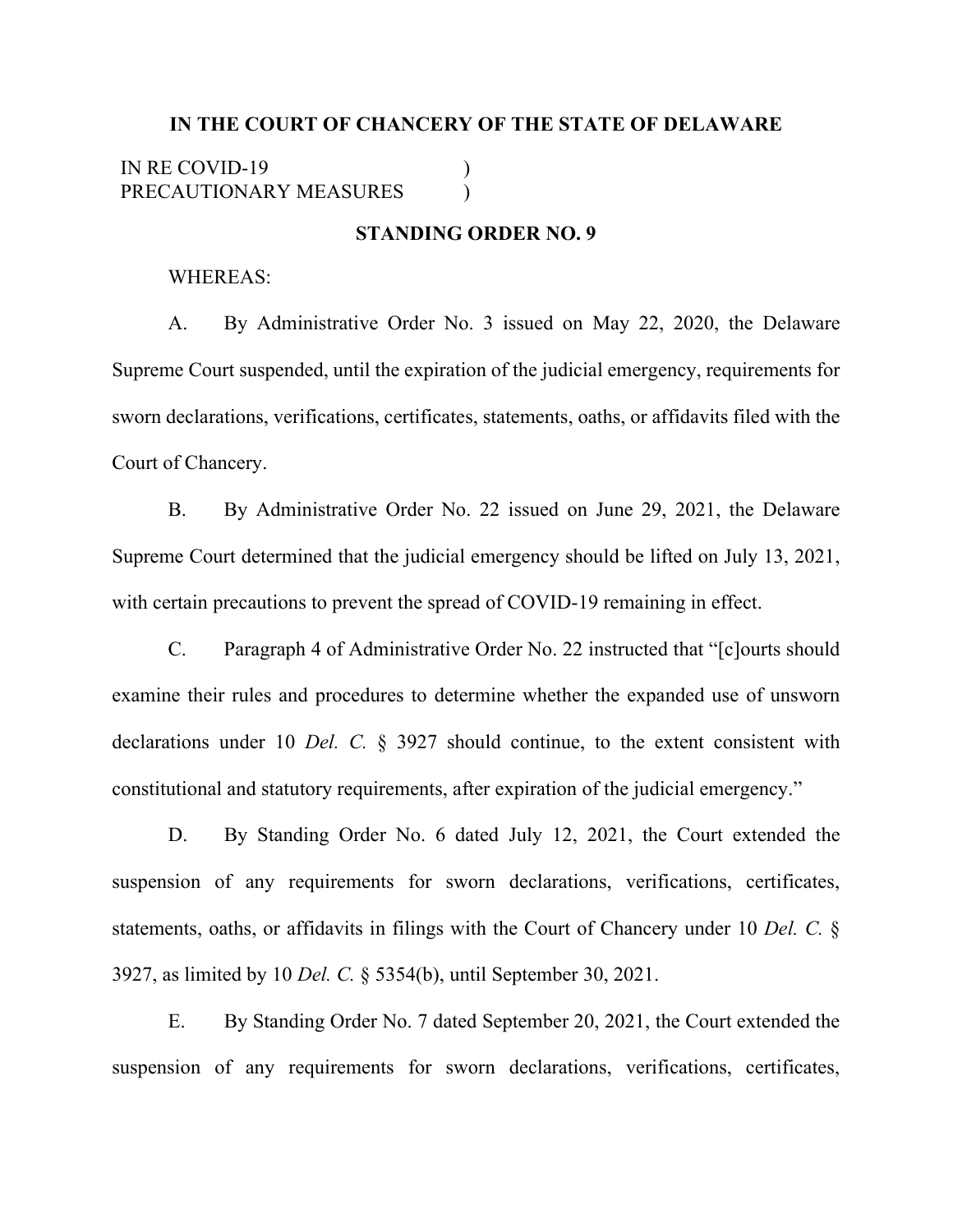statements, oaths, or affidavits in filings with the Court of Chancery under 10 *Del. C.* § 3927, as limited by 10 *Del. C.* § 5354(b), until November 30, 2021.

F. By Standing Order No. 8 dated November 15, 2021, the Court extended the suspension of any requirements for sworn declarations, verifications, certificates, statements, oaths, or affidavits in filings with the Court of Chancery under 10 *Del. C.* § 3927, as limited by 10 *Del. C.* § 5354(b), until January 31, 2022.

G. Given that many of the law firms and businesses that litigate in the Court of Chancery continue to operate remotely, in full or in part as a precaution to prevent the spread of COVID-19, the Court of Chancery has determined that continued use of unsworn declarations under 10 *Del. C.* § 3927 is appropriate and consistent with constitutional and statutory requirements.

IT IS SO ORDERED, this 28th day of January 2022:

1. Under 10 *Del. C.* § 3927, as limited by 10 *Del. C.* § 5354(b), any requirements for sworn declarations, verifications, certificates, statements, oaths, or affidavits in filings with the Court of Chancery are further suspended until March 31, 2022.

2. Except as provided in 10 *Del. C.* § 5354(b), any person or party may submit an unsworn declaration, verification, certificate, or statement under penalty of perjury to the Court of Chancery in place of a sworn declaration, verification, certificate, statement, oath, or affidavit.

3. The unsworn declaration, verification, certificate, or statement shall, as required by 10 *Del. C.* § 3927, be in substantially the following form:

2